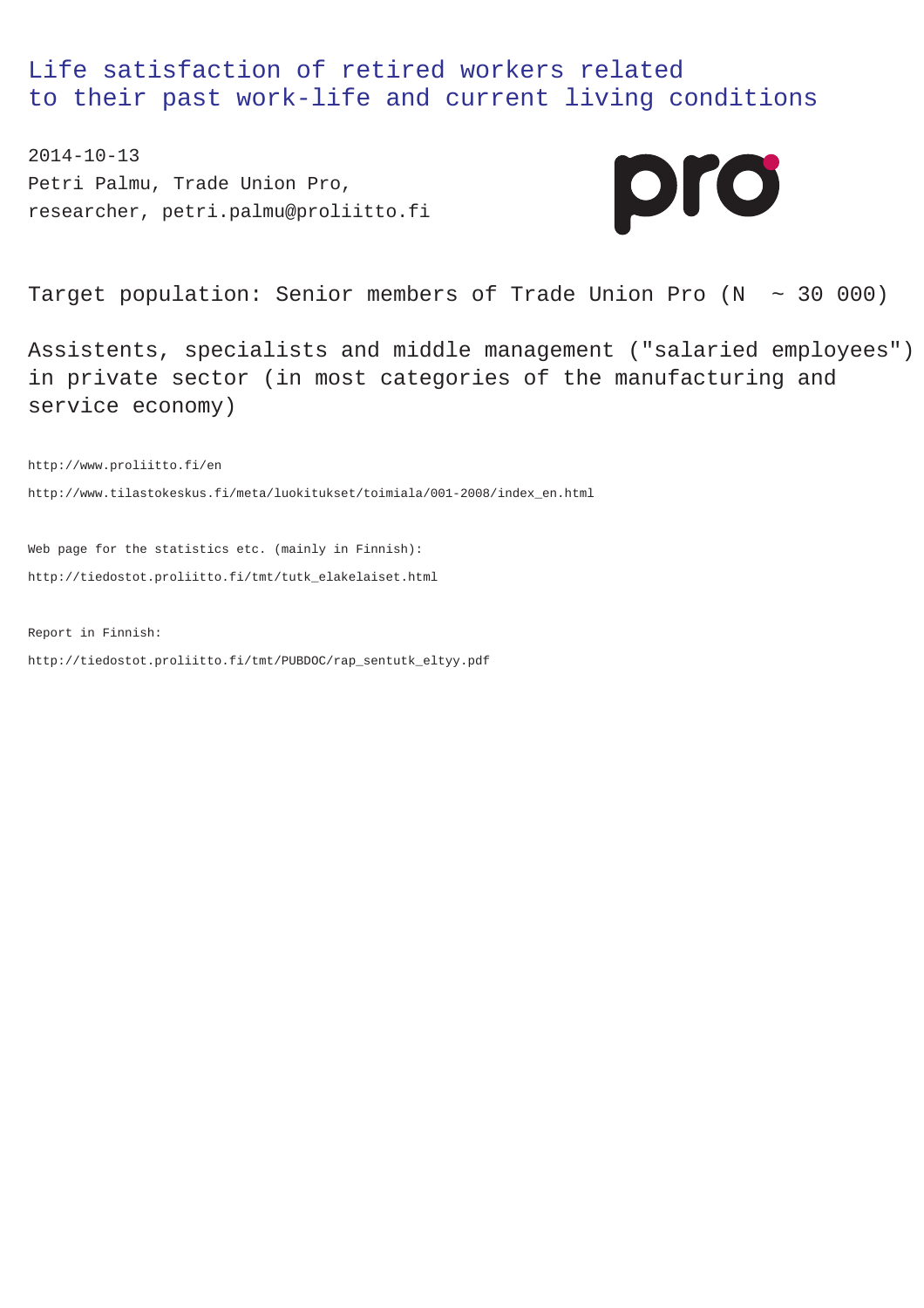```
Research question:
```

```
Main interest is to model the variability of the
non-composite life satisfaction index (0-10, 0-100 %)
http://tiedostot.proliitto.fi/tmt/PICS/plot_hist_ts_ELTYY_KAIKKI_1_basic1_sen.png
by certain factors:
- Duration of working career
    (in years, "DURURA" is the corresp. short name
         in figures etc.)
- Gender (binary variable)
- Age (yrs, IKATUTK)
- Characteristics of job tasks (JOB, latent variables)
- Conditions of moving to retirement (LAHTO, latent variables)
- Time usage in different life activities (ACT, latent variables)
- Quantity of social networks (SOSVERK, n of active relationships)
- Level of pension (ELAKETUb, euro / mth (gross))
- Level of being sick (SAIPV, days of sickness / yr)
- Mode of living (ASUM01 = living alone)
- Level of education
- Economical possibilities
by structural modeling setup (means lots of models...)
Data:
Web survey 2010 & 2010 (N = 1629 + 1695)
Modeling methods:
Regression analysis, Factor analysis, SEM,
Multivariate adaptive regression splines (MARS),...
Software: R, Survo, http://www.graphviz.org/,...
Main results (so far):
```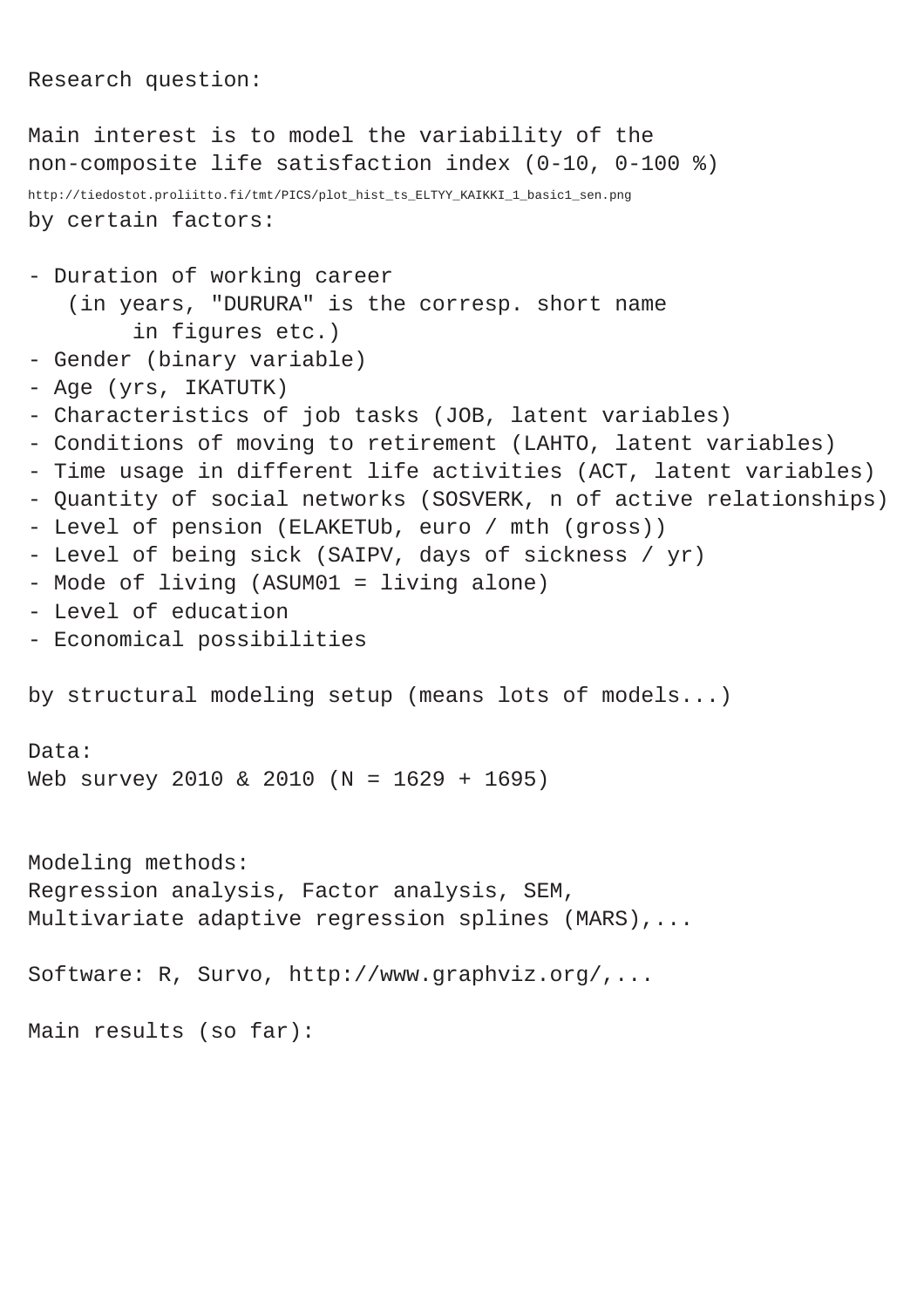

Figure. Illustration of the "dynamics" resulting better life satisfaction.